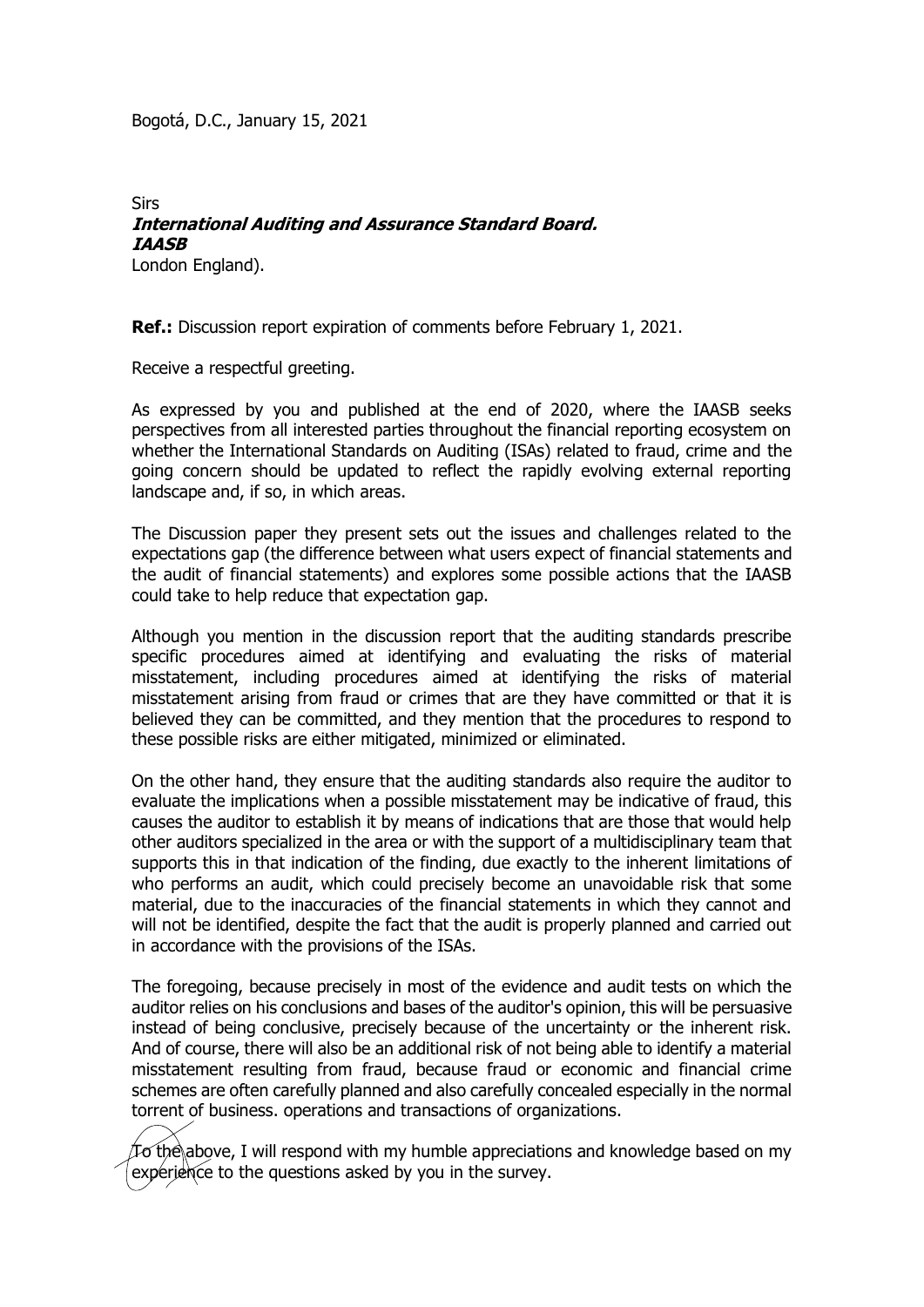- 1. Regarding the expectations gap (see Section I):
	- (a) What do you think is the primary cause of the fraud and going concern expectations gap in an audit of financial statements?

The gap that I estimate is the main cause of this gap is the ignorance of the fraud itself and the risks that arise from them or are generated from the same ignorance, which is acquired as experience is gained and it is helped, especially to the new auditors or who dabble in it.

(b) In your opinion, what could the IAASB and / or others (specify) do to reduce the expectation gap related to fraud and going concern in an audit of financial statements?

I have always recommended it and it is training in these topics of fraud, crimes and going business as well as case work and practice in exercises on aspects related to them, with the IES and with the organizations that support the work of the IAASB.

- 2. This document sets out the auditor's current requirements in relation to fraud in a financial statement audit, and some of the issues and challenges that have arisen in this regard (see Sections II and IV). In your opinion:
	- (a) Should the auditor have improved or more requirements regarding fraud in an audit of financial statements? If so, in what areas?

Yes, it seems to me great that it is strengthened in all areas even if it is not going to handle them, it knows them because every day the perpetrators generate new ways of committing illicit acts and include them in the stream of operations or transactions of the organizations or that are typified by law as not feasible, and these are not so easily determined, therefore working with risk matrices and managing them is important, relying on the models, among others, the Committee of Sponsoring Organizations of the Treadway - COSO or the Control Criteria Committee of Canada - COCO or the UK Cadbury Committee - CADBURY.

(b) Is it necessary to improve procedures only for certain entities or in specific circumstances? 1 if yes:

Yes, I agree that every day the procedures must be improved and, in particular, fewer companies should be left to the auditors, so that they improve the quality and assurance of the information, because the firms or franchises of audit firms at the local or international leave many clients to a single auditor, and therefore fraud and crime are not easy to determine or detect, hence the audit risk is very high and many errors, irregularities and fraud materialize, for the little time taken to perform audit work or procedures on the sample of operations and transactions in organizations.

For what types of entities or under what circumstances?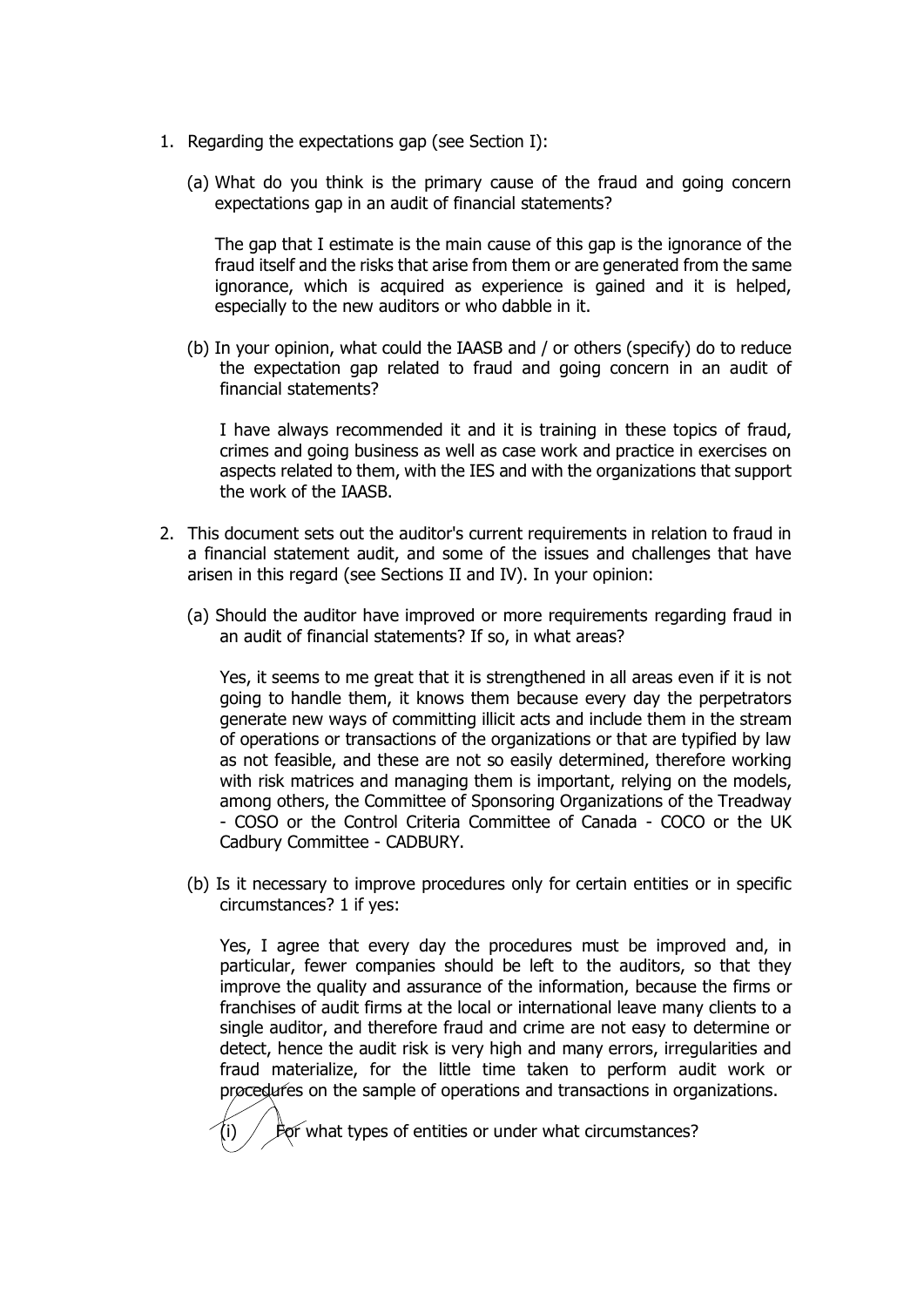For all types of organization, because fraud is handled in all of them, or operations are omitted.

(ii) What improvements are needed?

More training is needed in risk matrices and cases found or the experience of the work carried out by other auditors.

(iii) Should these changes be made within the ISA or outside the scope of an audit (for example, a different engagement)? Please explain your answer.

It is important to mention it within the ISA, because at the time of the letter of commitment and the visit to the organization, the guidelines should be established in the planning of the audit and train the auditors or be very attentive to the work they will perform or in the procedures followed, where the aspects that generate doubts or uncertainty about the operation or the transaction that is being reviewed will be oriented and can generate findings.

Explaining it a little more and based on what you establish in the document in section II of Fraud, "As the subject of fraud is often interrelated with the non-compliance of laws and regulations, the information gathered through the questions of This discussion paper may also inform the need for possible future changes in the auditing standard related to the consideration of laws and regulations in an audit of financial statements ", this would help make it different for each type of organization in each type of country, this would help the team in reasonable security.

(c) Would requiring a "suspicious mindset" help to improve fraud identification when planning and conducting the audit? Why or why not? 2

Yes, because you have to be suspicious or establish that "indigenous malice" that we call in my country, to establish aspects that could have an indication of having committed or are committing fraudulent acts, strengthening them to that aspect of having a "suspicious mentality", but today in days where they want to evade or avoid taxes or use operations and transactions in money laundering or money laundering to finance terrorist or other acts.

(i) Should the IAASB enhance the auditor's ability to consider fraud to include a "suspicious mindset"? If yes, for all audits or only in some circumstances?

I consider this aspect in my humble opinion that it is important to take it into account, when having a value judgment of the entity to be audited, such as its behavior, history of suspicious operations, questioned executives among other aspects, I would not believe that it was for All although on many occasions those that appear to be more correct are those that have the most fraudulent acts hidden by the management of lawyers, governments among others, that goes in the knowledge of the client or future client, that is when the  $r$ isk matrices with their evaluation and analysis of the results. This would determine whether or not it is worth the "suspicious mentality"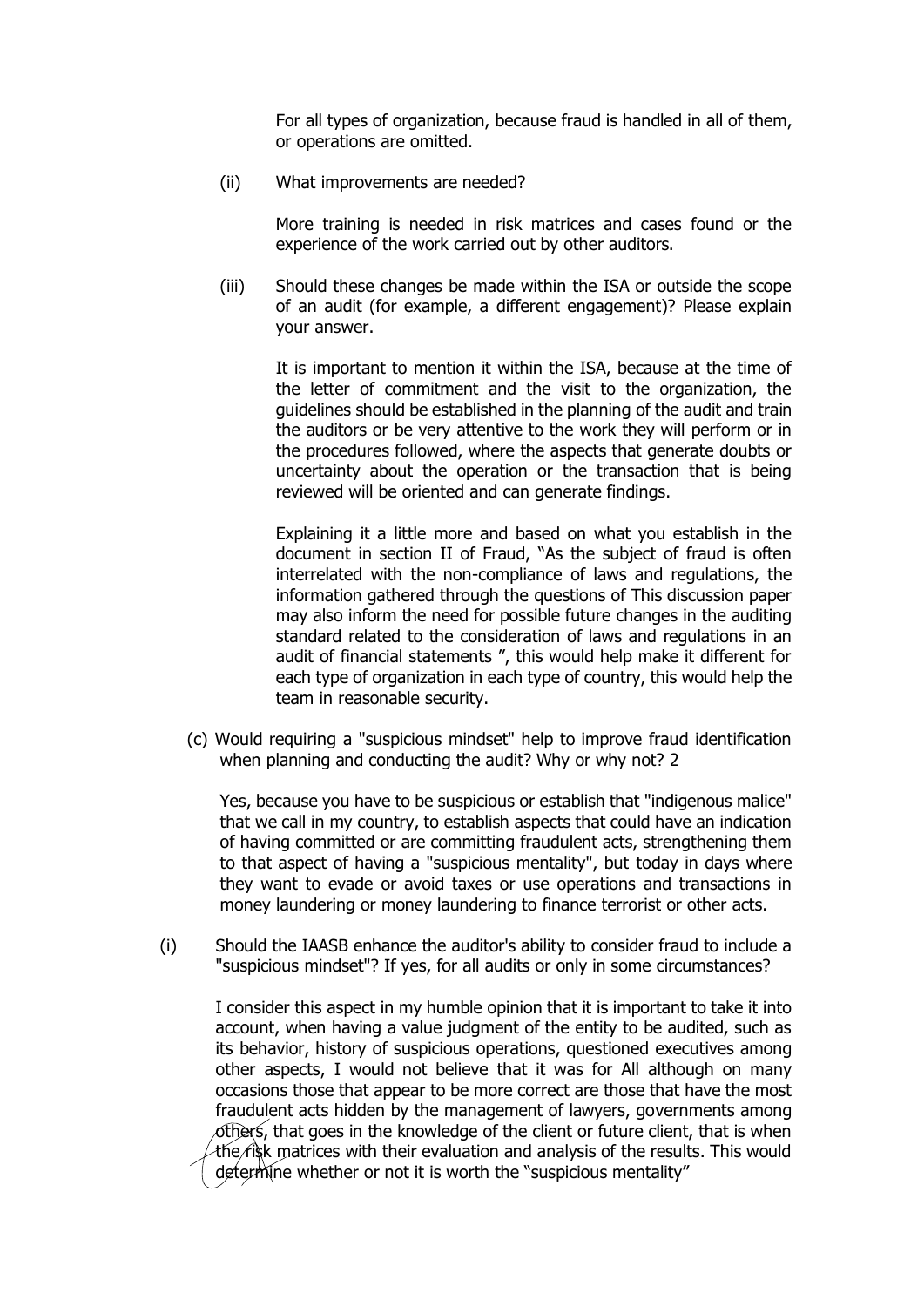(d) Do you think there is a need for more transparency about the auditor's work in relation to fraud in a financial audit? statements? If yes, what additional information is needed and how should this information be communicated? (eg, in communications with those charged with governance, in the auditor's report, etc.)?

Well, the transparency of the auditor's work is what he develops and based on his moral and ethical values, but it is important that at least it is clearly established how he uses or applies the procedures in the audited area and what weaknesses he finds in them to improve in subsequent visits or to the same client or other clients, but if it is important to emphasize that this is important for recommendations or suggestions and in supporting the opinion or qualifications of the final report that will be discussed with the client's administration and will help to improve the procedures and internal controls of the same and the ongoing business as established by international standards.

- 3. This document sets out the current requirements of the auditor in relation to the going concern in an audit of financial statements, and some of the issues and challenges that have been raised in this regard (see Sections III and IV). In your opinion:
- (a) Should the auditor have improved or more requirements regarding the going concern in an audit of financial statements? If so, in what areas?

It is important to follow up with the auditor in the improvement of his performance and if it is recurrent to review the requirements in this regard to the going concern in an audit of financial statements and in my opinion to all areas because all are susceptible to fraud or in the areas critical, weak, which is where it will give the results of the evaluation and analysis of the risk matrices.

(b) Is it necessary to improve procedures only for certain entities or in specific circumstances? 1 if yes:

As I mentioned before, an evaluation of the client or potential client must be carried out to determine their actions in the different aspects that the risk matrix and their administration show, based on the internal control of the organization and its policies business and accounting or financial.

(i) For what types of entities or under what circumstances?

In accordance with the aforementioned.

(ii) What improvements are needed?

Those provided by the risk matrix and suggesting and recommending that they should be strengthened or established if they do not exist, determining them as deficiencies or exceptions.

(iii)  $\chi$  Should these changes be made within the ISAs? Or outside the scope of an audit (egg an engagement)? Please explain your answer.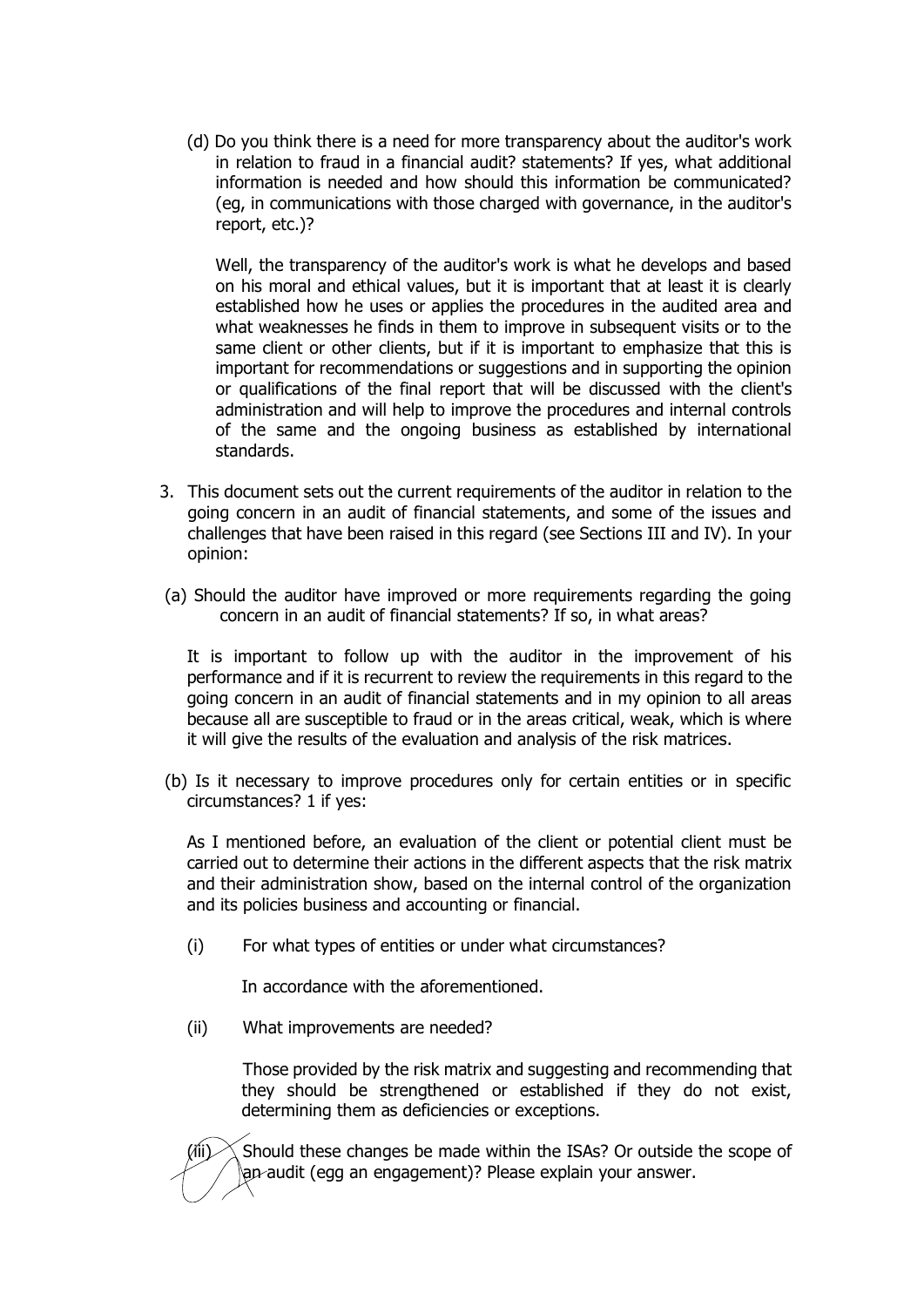I base my answer on what was stated in point two and that it is important to mention it within the ISA, because at the time of the letter of commitment and the visit to the organization, the guidelines must be established in the planning of the audit and train auditors or be very attentive to the work they will perform or the procedures followed, where they will guide the aspects that generate doubts or uncertainty about the operation or transaction that is being reviewed and can generate findings.

Explaining it a little more and based on what you establish in the document in section II of Fraud, "As the subject of fraud is often interrelated with the non-compliance of laws and regulations, the information gathered through the questions of This discussion paper may also inform the need for possible future changes in the auditing standard related to the consideration of laws and regulations in an audit of financial statements ", this would help make it different for each type of organization in each type of country, this would help the team in reasonable security.

- (c) Do you think more transparency is needed?
	- (i) About the auditor's work in relation to concern in an audit of financial statements? If yes, what additional information is needed and how should this information be communicated? (eg in communications with the accused with governance, in the auditor's report, etc.)?

As in the previous point, if transparency is good as the good faith of the auditor's work is what he develops and based on his moral and ethical values, but it is important that at least it is clearly established how I use or apply the procedures in the audited area and what weaknesses it finds in them to improve in subsequent visits or to the same client or other clients, but it is important to emphasize that this is important for the recommendations or suggestions and in supporting the opinion or qualifications of the Final report that will be discussed with the client's administration and will help to improve the procedures and internal controls of the same and the ongoing business as established by international standards.

(ii) About the going concern, outside the auditor's control, work related to the going concern? If so, what more information should be provided, when should this information be provided and what action is required to put this into practice?

Yes, the good faith of the transactions resulting from the operations of the organization is important and as I said before to determine the ongoing business, if there are doubts it is important to support it with more information that is relevant and this must be provided at the time of the visit and verification of the information as well as the assurance of the quality of the information, this mitigates, minimizes or disappears the risk of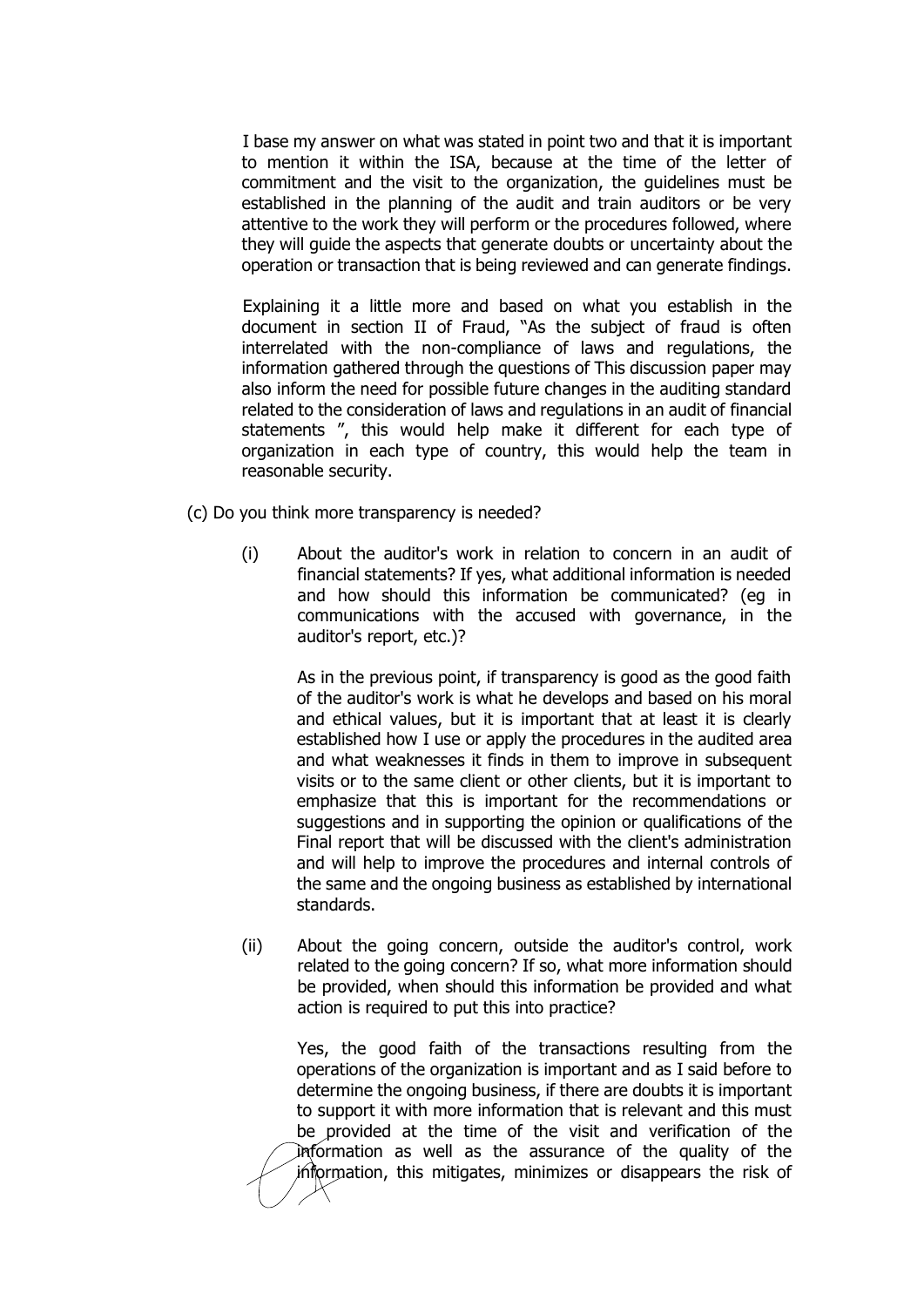fraud or crime. But it is important especially if there is no "reasonable assurance of that the financial statements, taken as a whole, are free from material misstatement, whether due to fraud or error or irregularity, is to consider the applicable legal and regulatory framework relevant to those laws and regulations that have a direct effect on financial information".

With the above. I hope to contribute or continue generating discussion about this situation found in the framework of the audits, either preventive or investigating fraud or economic and financial crimes, also carried out by forensic auditors and in accordance with the expedited Of the fraudulent acts of the perpetrators that every day are at the forefront and leave many victims along the way, a good support of a good quality and transparency of the audit is needed.

Cordially, **CP Mg Álvaro Fonseca Vivas** +57 3202032328 Colombia South America [alvarofv@hotmail.com](mailto:alvarofv@hotmail.com) [alvarofv1@yahoo.com](mailto:alvarofv1@yahoo.com)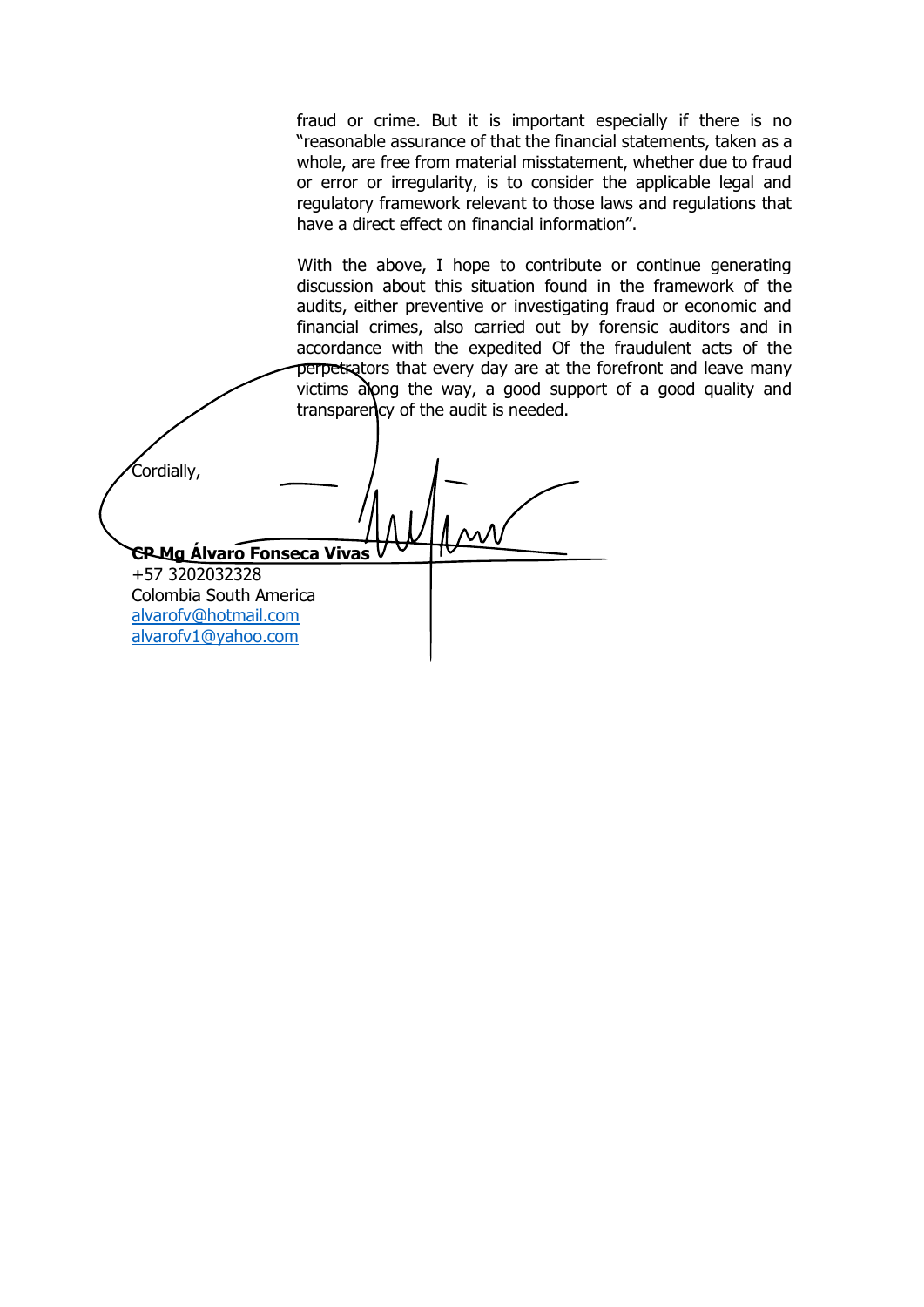Bogotá, D.C., enero 15 de 2021

## Señores **International Auditing and Assurance Standard Board. IAASB**

Londres (Inglaterra).

**Ref.:** Informe de discusión vencimiento de comentarios antes del 1 de febrero de 2021.

Reciban un respetuoso saludo.

Conforme a lo expresado por ustedes y lo publicado al cierre del año 2020, donde el IAASB busca perspectivas de todas las partes interesadas en todo el ecosistema de información financiera sobre si las Normas Internacionales de Auditoría (NIA) relacionadas con el fraude, los delitos y la empresa en funcionamiento deben actualizarse para reflejar el panorama de informes externos en rápida evolución y, de ser así, en qué áreas.

El documento de Discusión que presentan establece los problemas y los desafíos relacionados con la brecha de expectativas (la diferencia entre lo que esperan los usuarios de los estados financieros y la auditoría de los estados financieros) y explora algunas acciones posibles que el IAASB que podría emprender para ayudar a reducir esa brecha de expectativas.

Sí bien ustedes mencionan en el informe de discusión que las normas de auditoría prescriben procedimientos específicos dirigido a identificar y evaluar los riesgos del material incorrección, incluidos los procedimientos dirigidos a identificar los riesgos de incorrección material que surja de los fraudes o de los delitos que se han cometido o que se estima se pueden cometer, y mencionan que los procedimientos para responder a esos posibles riesgos, bien se mitigan, minimizándolos o desapareciéndolos.

De otra parte, aseguran que las normas de auditoría también requieren que el auditor evalúe las implicaciones cuando una posible incorrección puede ser indicativo de fraude, esto hace que el auditor lo establezca mediante indicios que son los que ayudarían a que otros auditores especializados en el área o con el apoyo de un equipo multidisciplinario que apoye a este en ese indicio del hallazgo, debido exactamente a las limitaciones inherentes de quien realiza una auditoría, que se podría precisamente en convertir en riesgo inevitable de que algún material, por las incorrecciones de los estados financieros en los cuales no pueden ni estarán identificados, a pesar de que la auditoría se planifique de manera adecuada y se realice de acuerdo a lo establecido en las NIA.

Lo anterior, porque precisamente en la mayor parte de la evidencia y pruebas de auditoría en la que se basa el auditor en sus conclusiones y fundamentos de la opinión del auditor esta será en forma persuasiva en lugar de ser concluyente, precisamente por la incertidumbre o del riesgo inherente. Y de acuerdo también existirá un riesgo adicional de no poder identificar una incorrección material resultante de un fraude, porque los esquemas del fraude o de los delitos económicos y financieros a menudo se planifican cuidadosamente y también se ocultan cuidadosamente en especial en el torrente normal de las operaciones y transacciones de las organizaciones.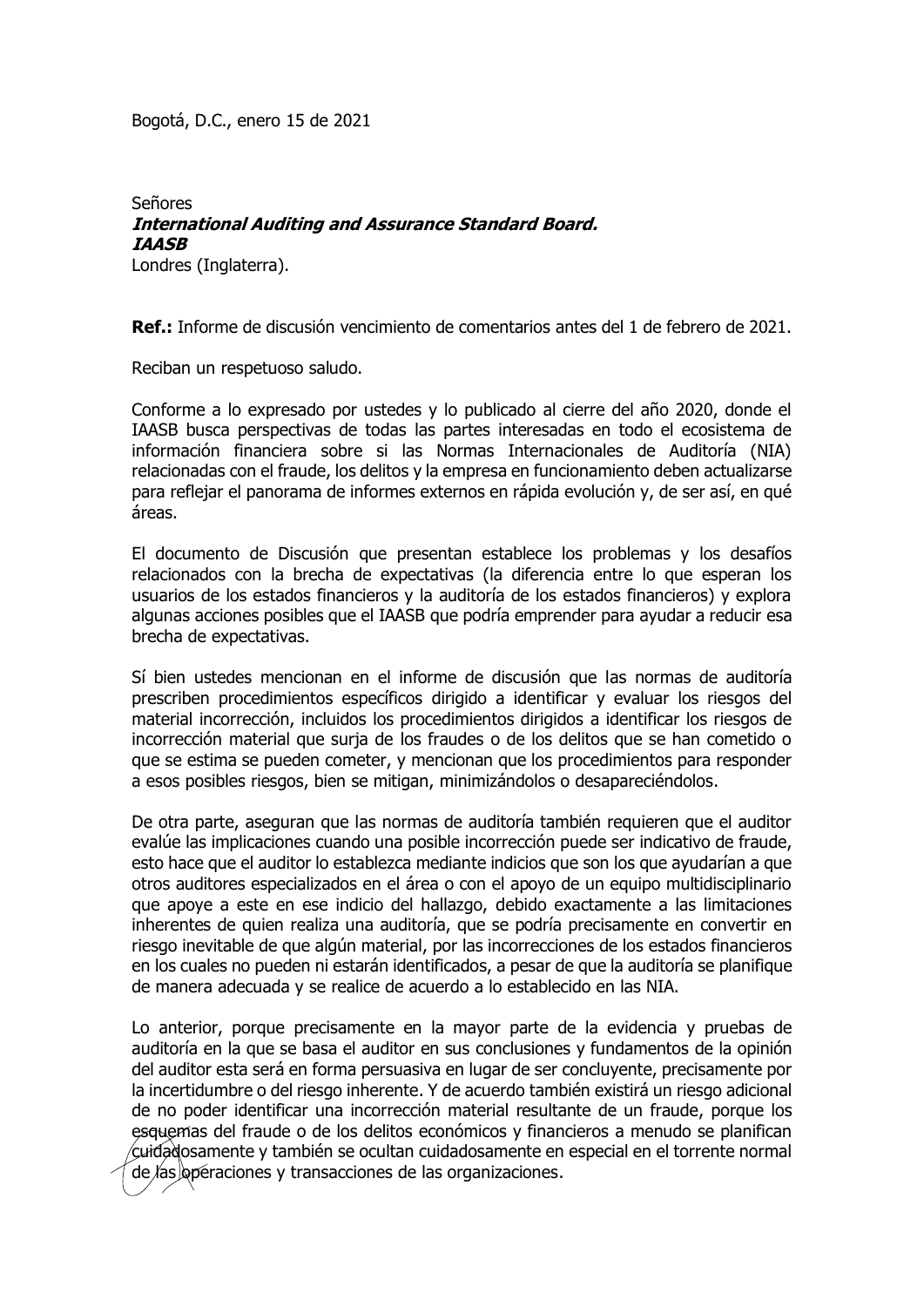A lo anterior responderé con mis humildes apreciaciones y conocimiento con base a mi experiencia a las preguntas formuladas por ustedes en la encuesta.

- 1. Con respecto a la brecha de expectativas (ver Sección I):
	- (a) ¿Cuál cree que es la causa principal de la brecha de expectativas relacionada con el fraude y la empresa en marcha en una auditoría de estados financieros?

La brecha que estimo es la causa principal de esa brecha es el desconocimiento del fraude en sí y de los riesgos que se presentan de ellos o se generan del mismo desconocimiento, el cual se va adquiriendo a medida que se tiene experiencia y se ayuda a ello, en especial a los nuevos auditores o qué incursionan en ello.

(b) En su opinión, ¿qué podrían hacer el IAASB y/u otros (especifique) para reducir la brecha de expectativas relacionada con el fraude y la empresa en funcionamiento en una auditoría de estados financieros?

Siempre lo he recomendado y es la capacitación en estos temas del fraude, delitos y del negocio en marcha como también el trabajo de casos y la practica en ejercicios sobre aspectos relacionados en el mismos, con la IES y con las organizaciones que apoyan la labor de la IAASB.

2. Este documento establece los requisitos actuales del auditor en relación con el fraude en una auditoría de estados financieros, y algunos de las cuestiones y desafíos que se han planteado al respecto (véanse las Secciones II y IV). En tu opinión:

(a) ¿Debería el auditor tener requisitos mejorados o más con respecto al fraude en una auditoría de estados financieros? Si es así, ¿en qué áreas?

Sí me parece estupendo que se le fortalezca en todas las áreas así no los vaya a manejar, los conozca porque cada día los victimarios generan nuevas formas de cometer actos ilícitos y los incluyen en el torrente de las operaciones o transacciones de las organizaciones o que están tipificados por la ley como no realizables, y estos no se determinan tan fácilmente, por ello el trabajo con las matrices de riesgos y la administración de los mismos es importante, apoyándose en los modelos entre otros el Committee of Sponsoring Organizations of the Treadway - COSO o en Comité de Criterios de Control de Canadá - COCO o el UK Cadbury Committee - CADBURY.

(b) ¿Es necesario mejorar los procedimientos solo para determinadas entidades o en circunstancias específicas? 1 en caso afirmativo:

Sí, estoy de acuerdo que cada día hay que mejorar los procedimientos y en especial dejar más pocas empresas a los auditores, para que estos mejoren la calidad y el aseguramiento de la información, porque las firmas o las franquicias de las firmas de auditoría a nivel local o internacional dejan muchos clientes a un solo auditor, y por ello los fraudes y delitos no son fáciles de determinar o de detectar, de ahí que el riesgo de auditoría es muy alto  $\gamma$  se materializan muchos errores, irregularidades y fraudes, por el poco tiempo que se tiene para realizar el trabajo o los procedimientos de auditoría  $e\gamma$ la muestra de operaciones y transacciones en las organizaciones.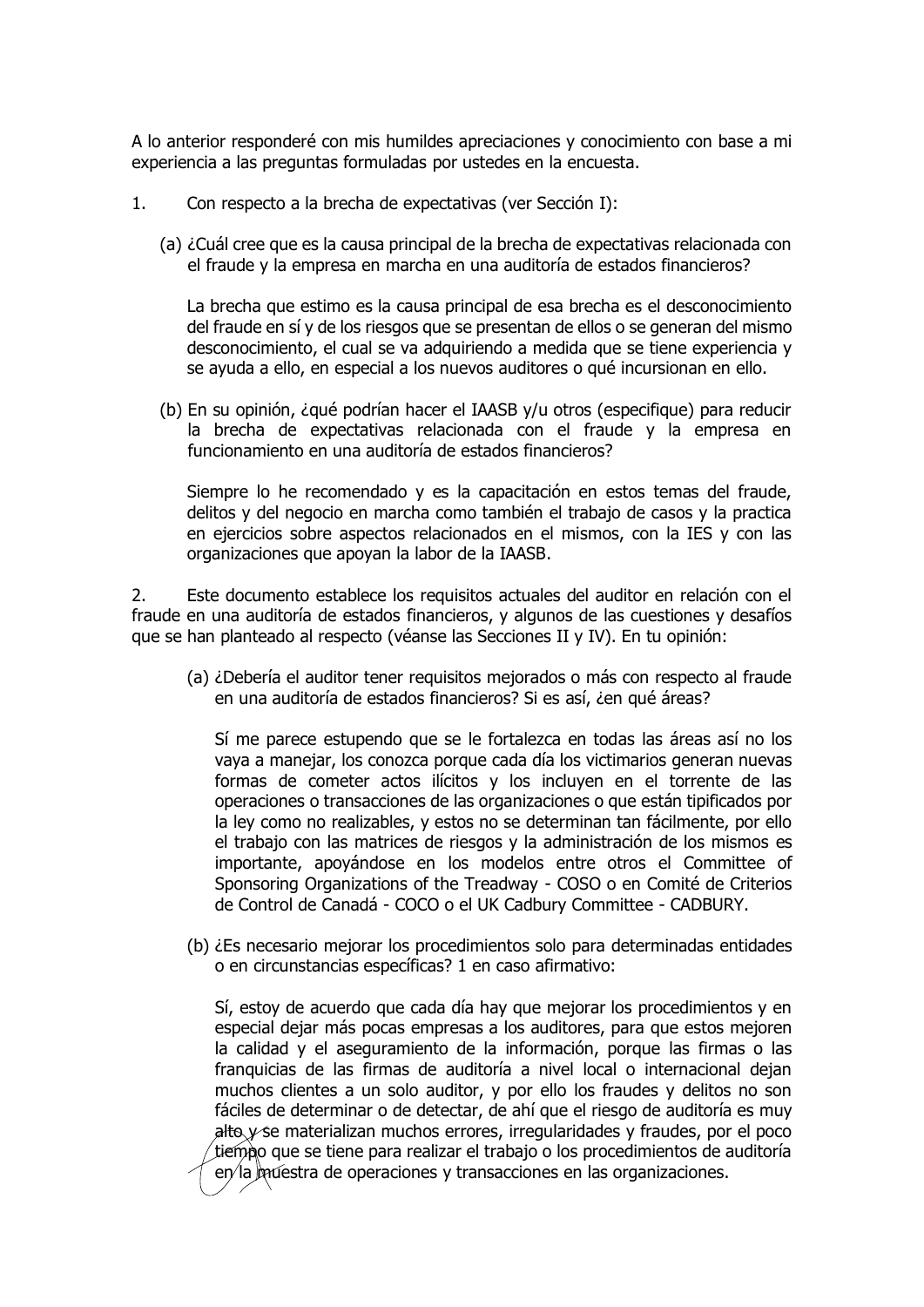(i) Para qué tipos de entidades o en qué ¿circunstancias?

Para todo tipo de organización, porque en todas se manejan fraudes, o se omiten operaciones.

(ii) ¿Qué mejoras se necesitan?

Se necesita mas capacitaciones en matrices de riesgos y casos encontrados o de experiencia de los trabajos realizados de otros auditores.

(iii) ¿Deberían realizarse estos cambios dentro de la NIA o fuera del alcance de una auditoría (por ejemplo, un compromiso diferente)? Por favor explique tu respuesta.

Es importante mencionarlo dentro de la NIA, porque en el momento de la carta de compromiso y la visita a la organización, se deben establecer las pautas en la planeación de la auditoría y capacitar a los auditores o estar muy atento a las labores que realizaran o en los procedimientos seguidos, donde se orientaran los aspectos que generan dudas o incertidumbre de la operación o de la transacción que se esta revisando y puede generar hallazgos.

Explicándolo un poco mas y con base a lo que ustedes establecen en el documento en las sección II de Fraude, "Como el tema del fraude a menudo está interrelacionado con el incumplimiento de las leyes y regulaciones, la información reunidos a través de las preguntas de este documento de debate también puede informar la necesidad de posibles cambios futuros en el estándar de auditoría relacionado con la consideración de las leyes y regulaciones en una auditoría de estados financieros", esto ayudaría a que sea diferente para cada tipo de organización en cada tipo de país, esto ayudaría al equipo en la seguridad razonable.

(c) ¿Contribuiría el requerir una "mentalidad sospechosa" para mejorar la identificación del fraude al planificar y realizar la auditoría? ¿Por qué o por qué no? 2

Sí, porque hay que ser suspicaces o establecer esa "malicia indígena" que llamamos en mi país, para establecer aspectos que podrían tener indicio de haberse cometido o estar cometiendo actos fraudulentos, fortaleciéndolos a ese aspecto de tener una "mentalidad sospechosa", mas hoy en día donde se quieren evadir impuestos o eludirlos o utilizar las operaciones y transacciones en lavado de activos o blanqueo de dinero para financiar actos terroristas u otros.

 $\langle i \rangle$  ¿Debería el IAASB mejorar la capacidad del auditor consideraciones sobre el fraude para incluir una "mentalidad sospechosa"? ¿En caso afirmativo, para todas las auditorías o solo en algunas circunstancias?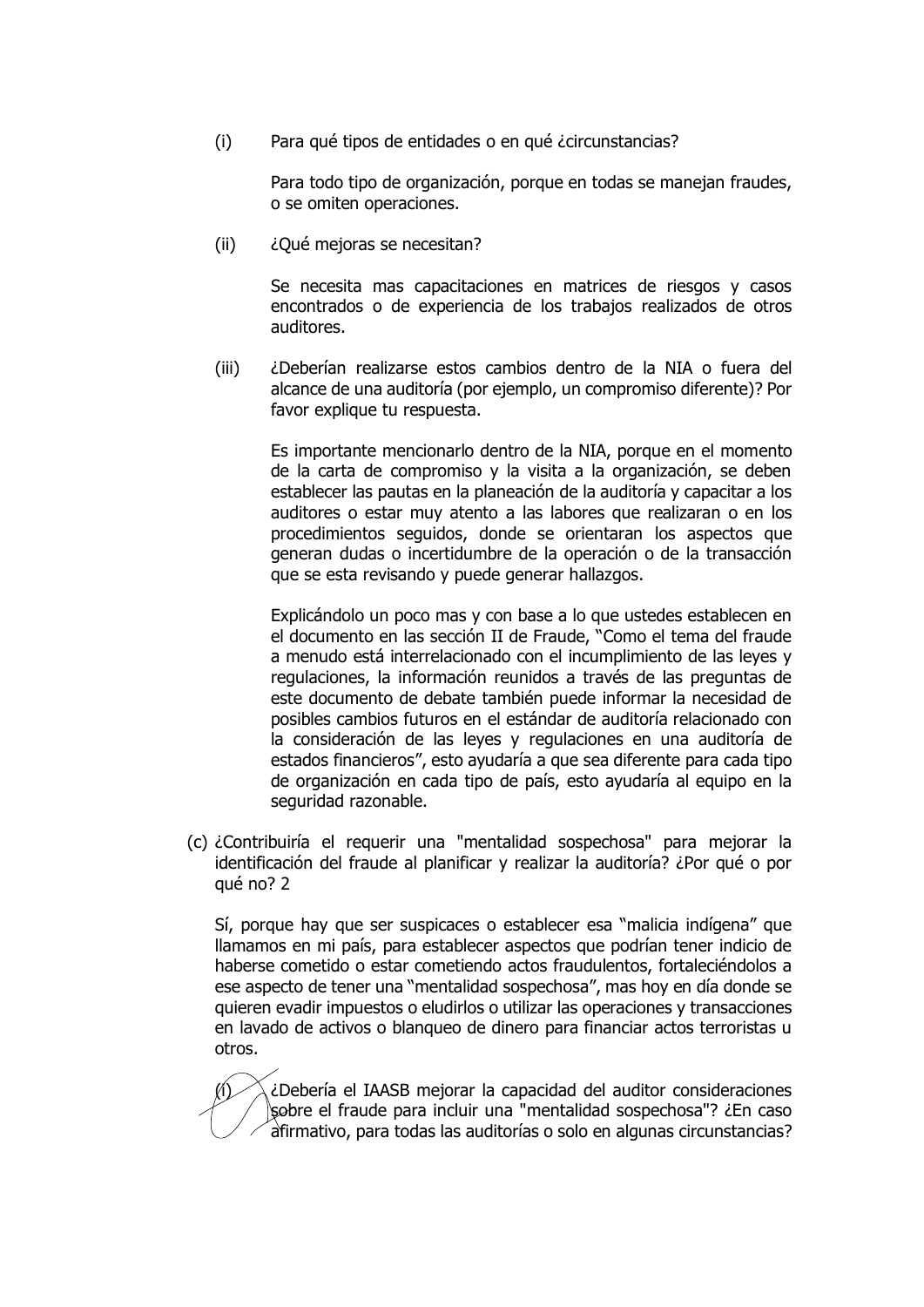Este aspecto considero en mi humilde opinión que es importante tenerlo en cuenta, cuando se tenga un juicio de valor de la entidad que se auditará, como ha sido su comportamiento, antecedentes de operaciones sospechosas, directivos cuestionados entre otros aspectos, no creería que fuese para todos aunque en muchas ocasiones las que aparentan ser mas correctas son las que mas actos fraudulentos tienen ocultos por el manejo de abogados, gobiernos entre otros, eso va en el conocimiento del cliente o futuro cliente, ahí es cuando son importantes las matrices de riesgos con su evaluación y análisis de los resultados. Esto determinaría sí vale la pena o no sobre la "mentalidad sospechosa"

(d) ¿Cree que se necesita más transparencia sobre el trabajo del auditor en relación con el fraude en una auditoría de finanzas? declaraciones? En caso afirmativo, ¿qué información adicional se necesita y cómo debe comunicarse esta información? (por ejemplo, en comunicaciones con los encargados del gobierno corporativo, en el informe del auditor, etc.)?

Bueno, la transparencia del trabajo del auditor es la que el desarrolla y con base a sus valores morales y éticos, pero si es importante que por lo menos se le establezca claramente como utilizo o aplico los procedimientos en el área auditadas y que debilidades encuentra en ellos para mejorar en siguientes visitas o al mismo cliente u otros clientes, pero si es importante el recalcarle que esto es importante para las recomendaciones o sugerencias y en la sustentación de la opinión o salvedades del informe final que será discutido con la administración del cliente y ayudara a mejorar los procedimientos y controles internos de la misma y al negocio en marcha como lo establecen los estándares internacionales.

3. Este documento establece los requisitos actuales del auditor en relación con la empresa en funcionamiento en una auditoría de estados financieros, y algunas de las cuestiones y desafíos que se han planteado al respecto (véanse las Secciones III y IV). En tu opinión:

(a) ¿Debería el auditor haber mejorado o más requisitos con respecto a la empresa en marcha en una auditoría de estados financieros? Si es así, ¿en qué áreas?

Es importante hacerle seguimiento al auditor en el mejoramiento de su desempeño y si es recurrente revisar los requisitos al respecto a la empresa en marcha en una auditoría de estados financieros y en mi opinión a todas las áreas porque todas son susceptibles de fraude o en las áreas criticas, débiles que es donde dará los resultados de la evaluación y análisis de las matrices de riesgos.

(b) ¿Es necesario mejorar los procedimientos solo para determinadas entidades o en circunstancias específicas? 1 en caso afirmativo:

Como ya lo mencioné anteriormente, hay que hacer una evaluación del cliente o del posible cliente para determinar su actuar en los diferentes aspectos que arroje la matriz de riesgos y la administración de los mismos,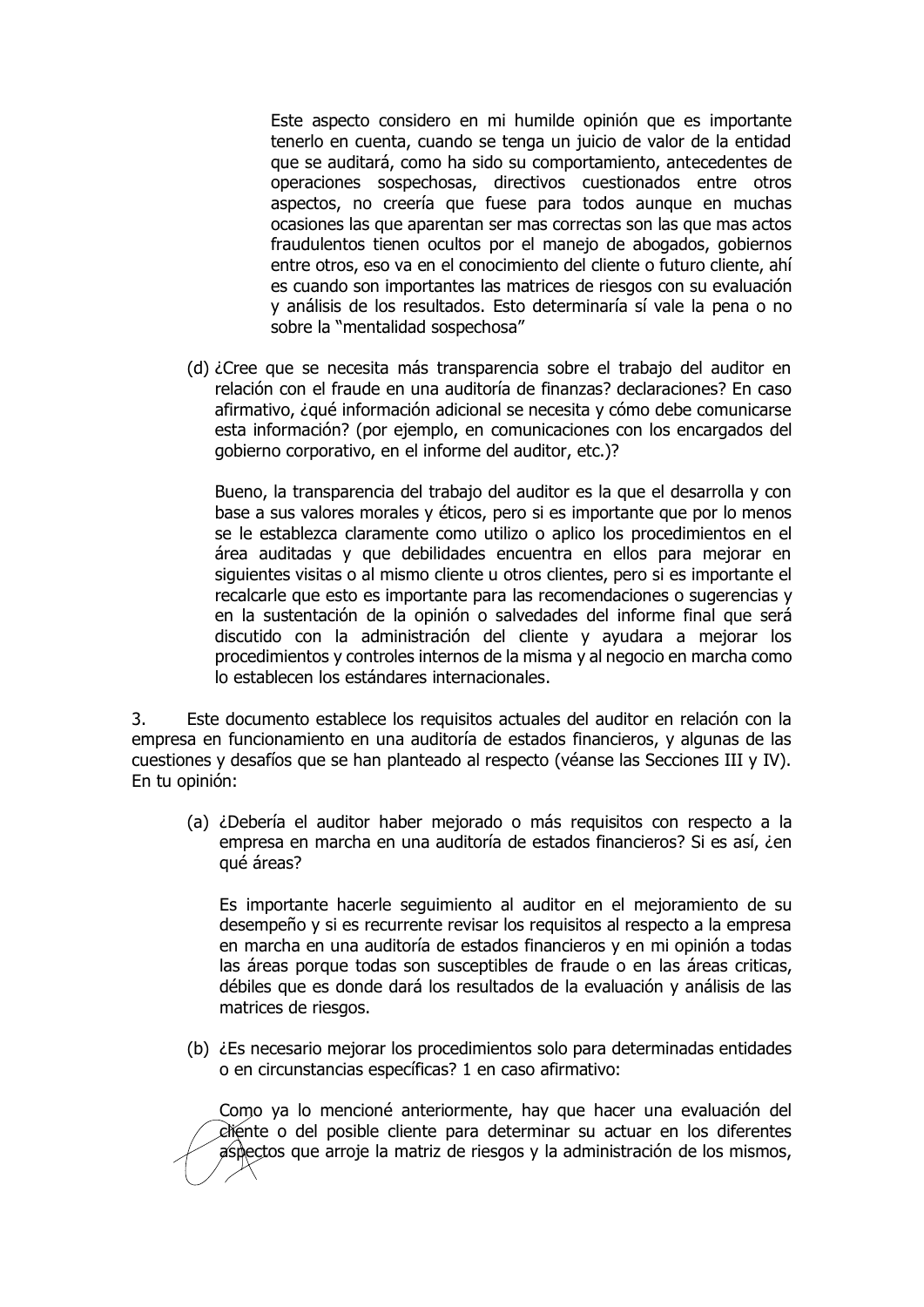basados en el control interno de la organización y en sus políticas empresariales y contables o financieras.

(i) Para qué tipos de entidades o en qué ¿circunstancias?

De acuerdo con lo anteriormente mencionado.

(ii) ¿Qué mejoras se necesitan?

Las que arroje la matriz de riesgo y sobre ellas sugerir y recomendar que se deban fortalecer o establecer en caso de que no existan, determinándolas como deficiencias o excepciones.

(iii) ¿Deberían realizarse estos cambios dentro de las NIA? ¿o fuera del alcance de una auditoría (por ejemplo, un compromiso)? Por favor explique su respuesta.

Baso mi respuesta con base a lo manifestado en el punto dos y que es importante mencionarlo dentro de la NIA, porque en el momento de la carta de compromiso y la visita a la organización, se deben establecer las pautas en la planeación de la auditoría y capacitar a los auditores o estar muy atento a las labores que realizaran o en los procedimientos seguidos, donde se orientaran los aspectos que generan dudas o incertidumbre de la operación o de la transacción que se esta revisando y puede generar hallazgos.

Explicándolo un poco mas y con base a lo que ustedes establecen en el documento en las sección II de Fraude, "Como el tema del fraude a menudo está interrelacionado con el incumplimiento de las leyes y regulaciones, la información reunidos a través de las preguntas de este documento de debate también puede informar la necesidad de posibles cambios futuros en el estándar de auditoría relacionado con la consideración de las leyes y regulaciones en una auditoría de estados financieros", esto ayudaría a que sea diferente para cada tipo de organización en cada tipo de país, esto ayudaría al equipo en la seguridad razonable.

- (c) ¿Cree que se necesita más transparencia?
	- (i) ¿Sobre el trabajo del auditor en relación con preocupación en una auditoría de estados financieros? Si sí, qué información adicional se necesita y ¿Cómo se debe comunicar esta información? (por ejemplo, en comunicaciones con los acusados con la gobernanza, en el informe del auditor, etc.)?

Igual que en el punto anterior si es buena la transparencia como la buena fe del trabajo del auditor es la que el desarrolla y con base a sus valores morales y éticos, pero si es importante que por lo menos se le establezca claramente como utilizo o aplico los procedimientos  $\epsilon$ n el área auditadas y que debilidades encuentra en ellos para mejorar en siguientes visitas o al mismo cliente u otros clientes, pero